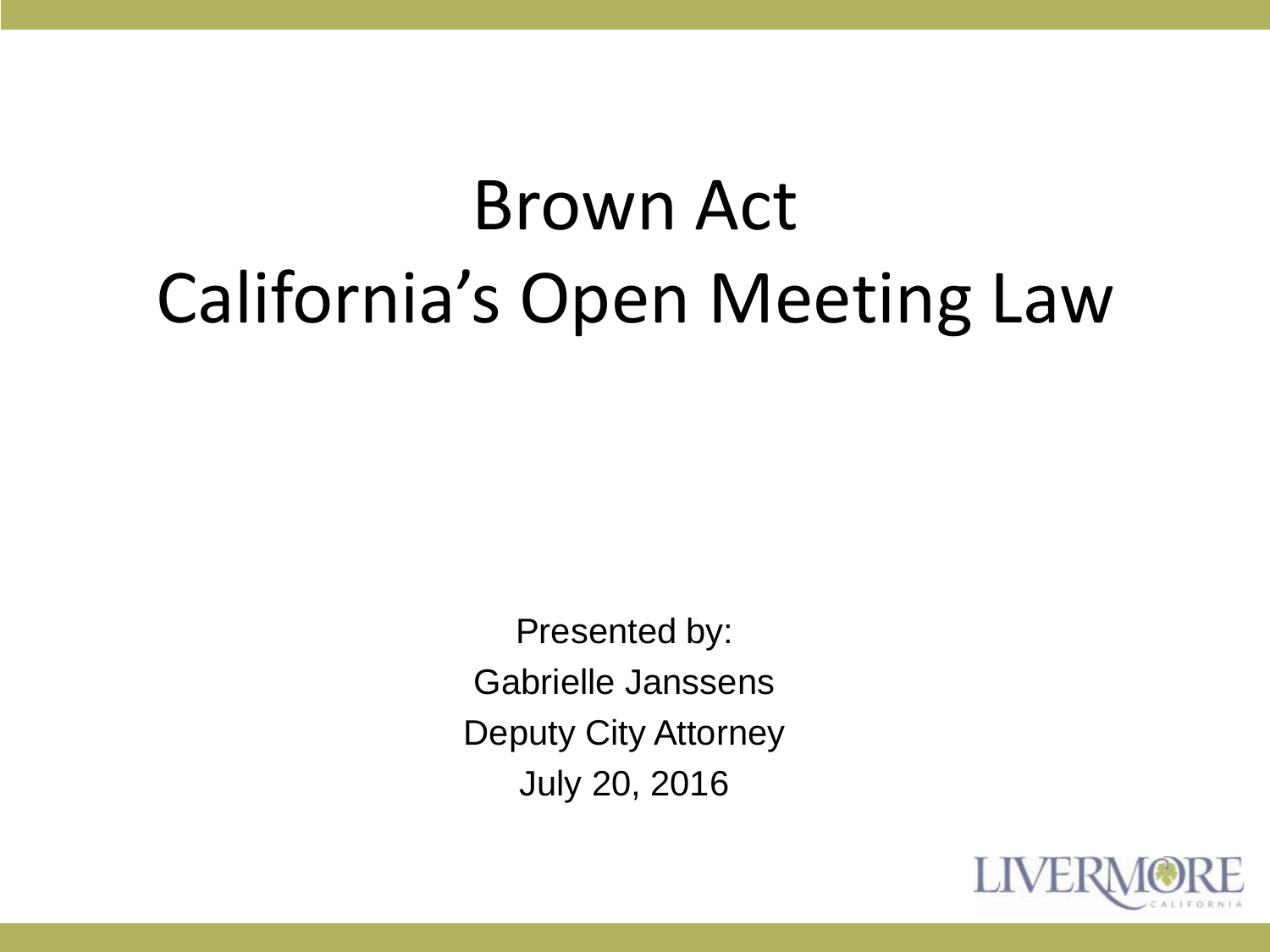#### General Rule

*"All meetings of the legislative body of a local agency shall be open and public, and all persons shall be permitted to attend any meeting of the legislative body of a local agency, except as otherwise provided in this chapter."*

*-* California Government Code section 54953 (a)

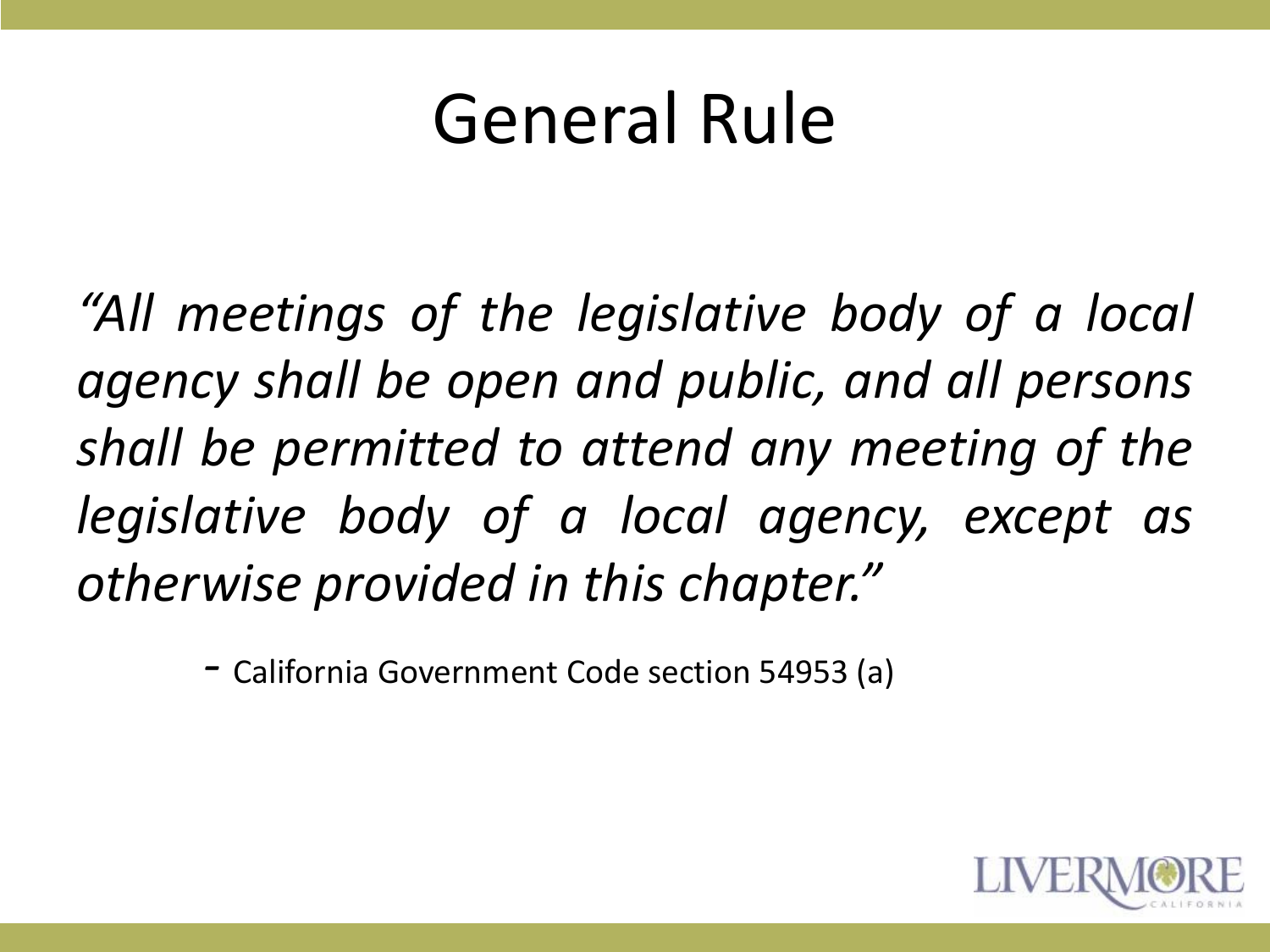#### Purpose

- Give Californians access to actions and deliberations of local decision-making bodies
- Enable the public to attend and participate in local government meetings
- Prohibit governmental decisions from being made in secret



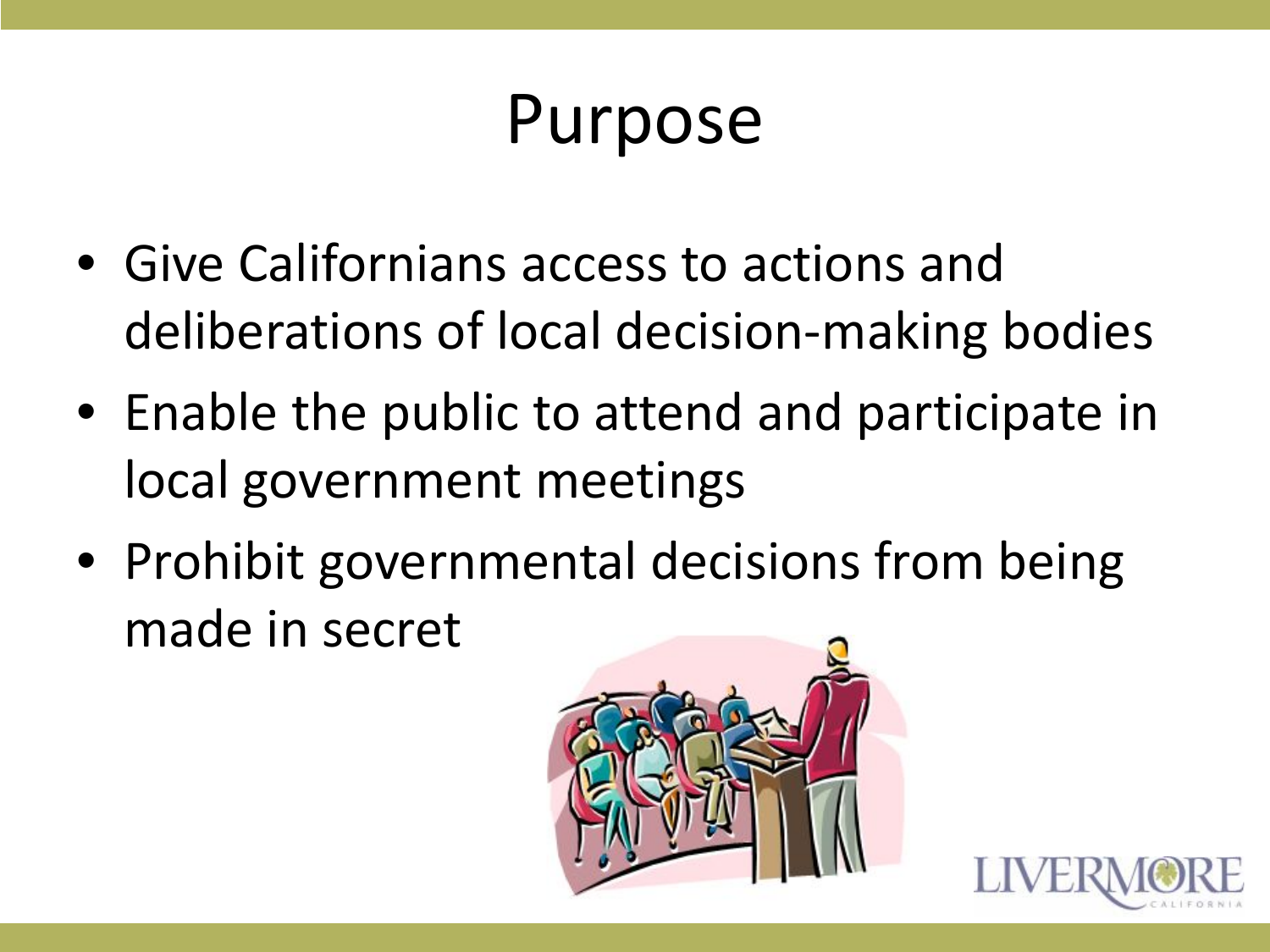## What is a legislative body?

- Local governing body, including newly elected members
- Commission or committee created by charter, ordinance, or formal action of the legislative body
	- May be temporary or permanent
	- May be decision making or advisory

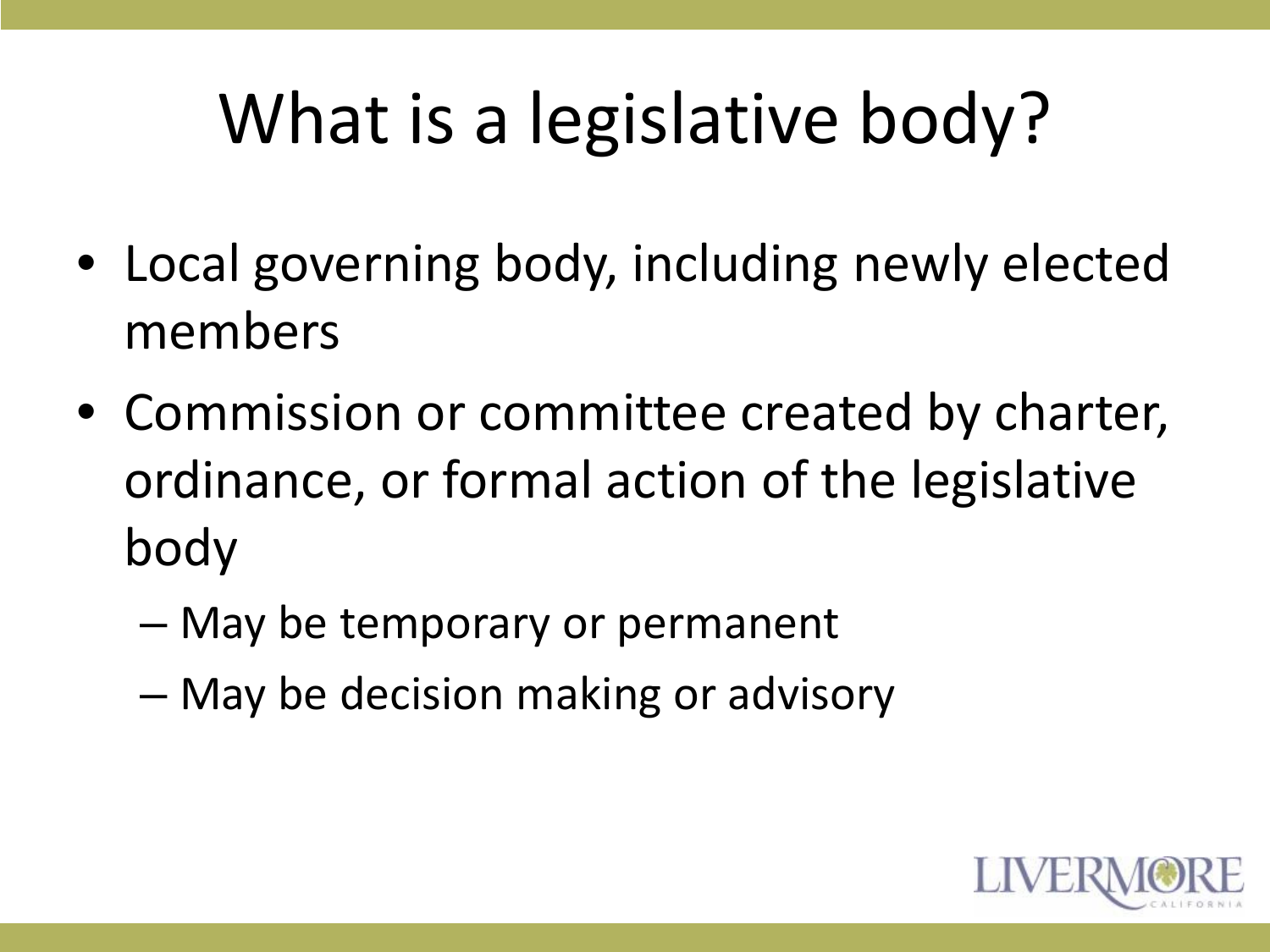## What is a meeting?

- Any gathering of a majority of the members of a legislative body at the same time and location to hear, discuss, deliberate, or take action upon any item(s) within its subject matter jurisdiction
	- Be careful to avoid informal meetings



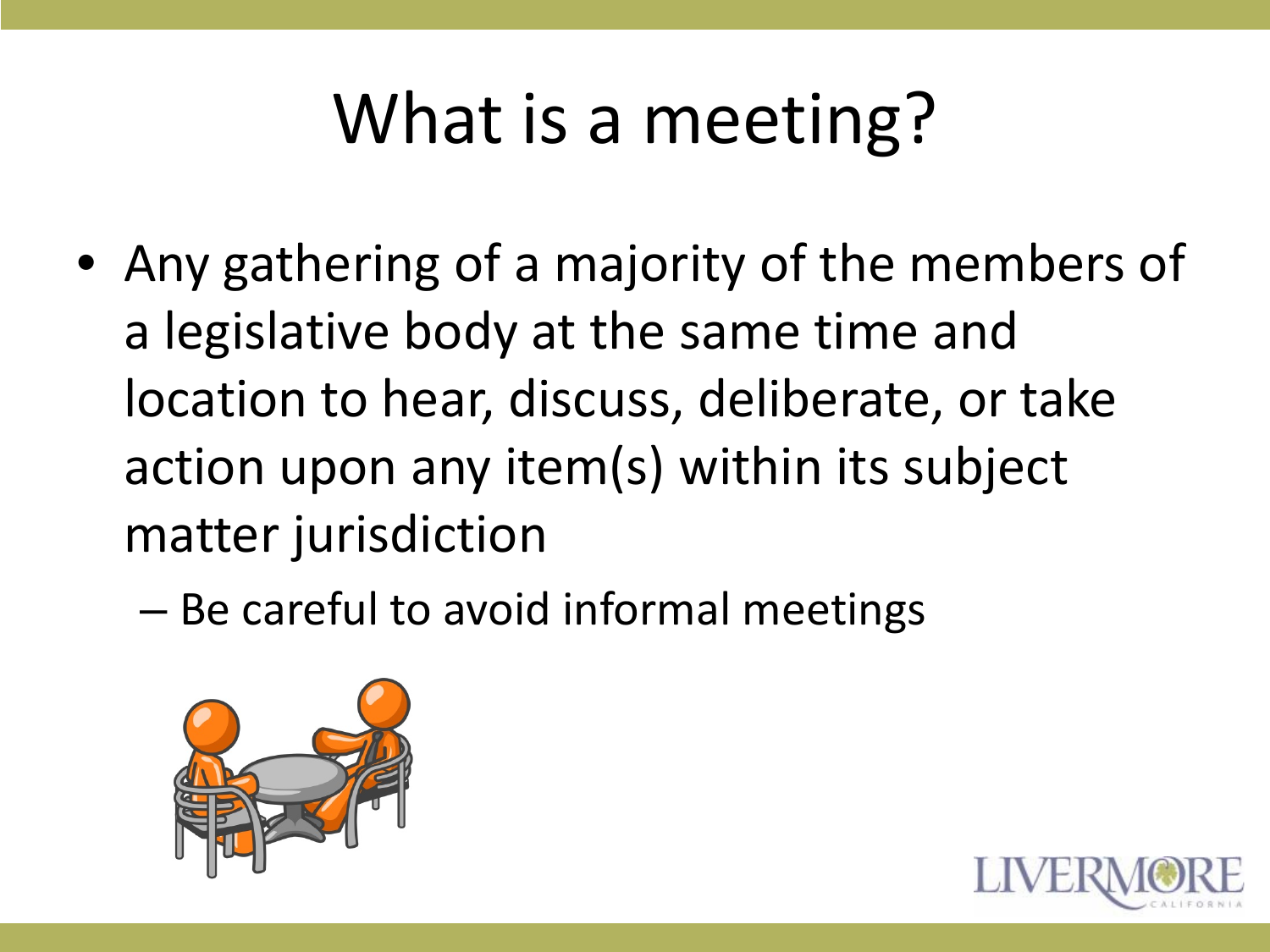## Types of meetings

- Formal Meetings
	- Regular meeting
	- Special meeting
	- Emergency meeting
- Informal Meetings
	- Daisy Chain
	- Hub and Spoke
	- Email/other technology



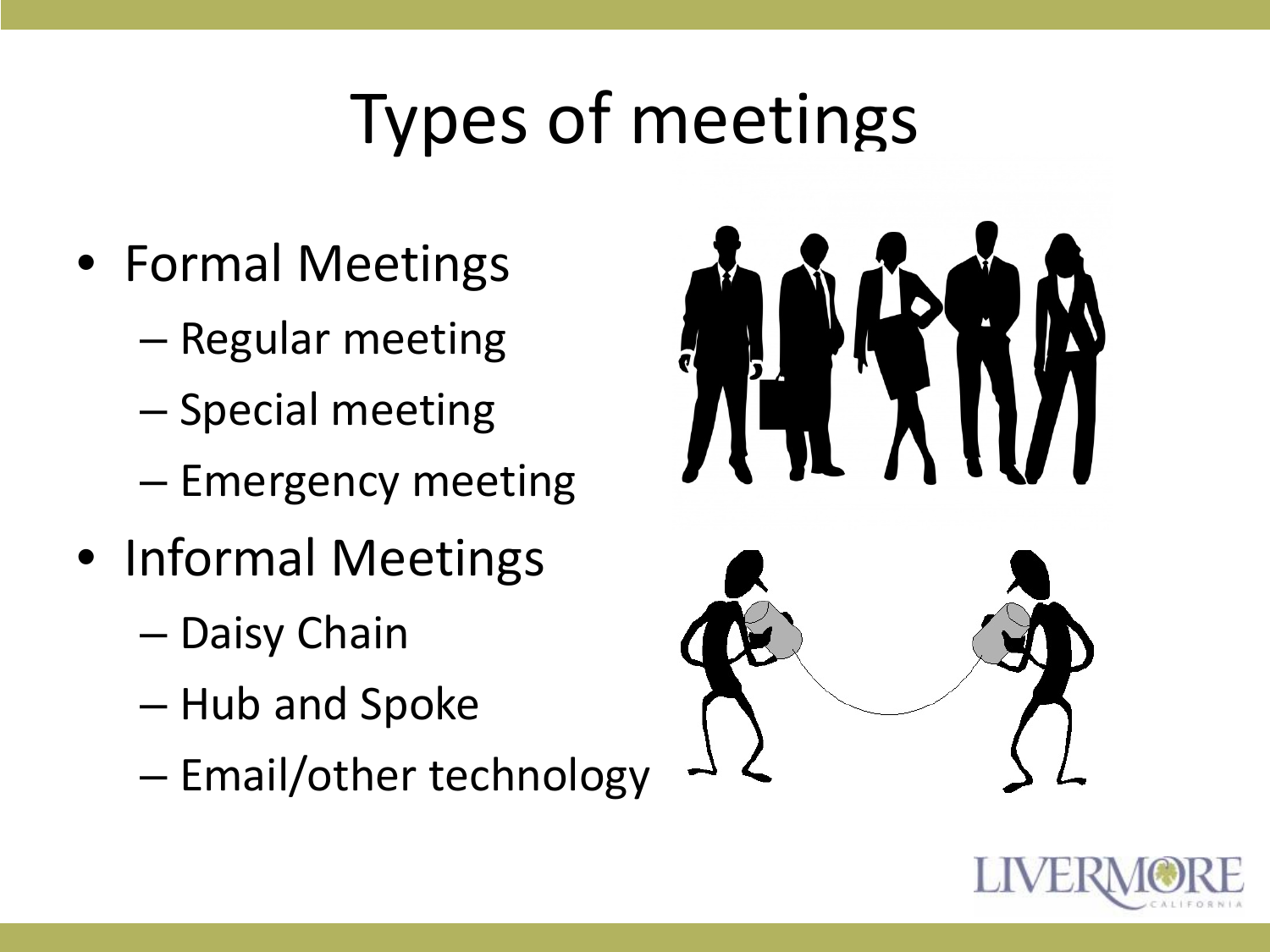## Formal Meetings

- Regular Meetings
	- Regular meetings of the legislative body must be held at the time and place set by ordinance, resolution, or bylaws
	- An agenda must be posted at least 72 hours in advance



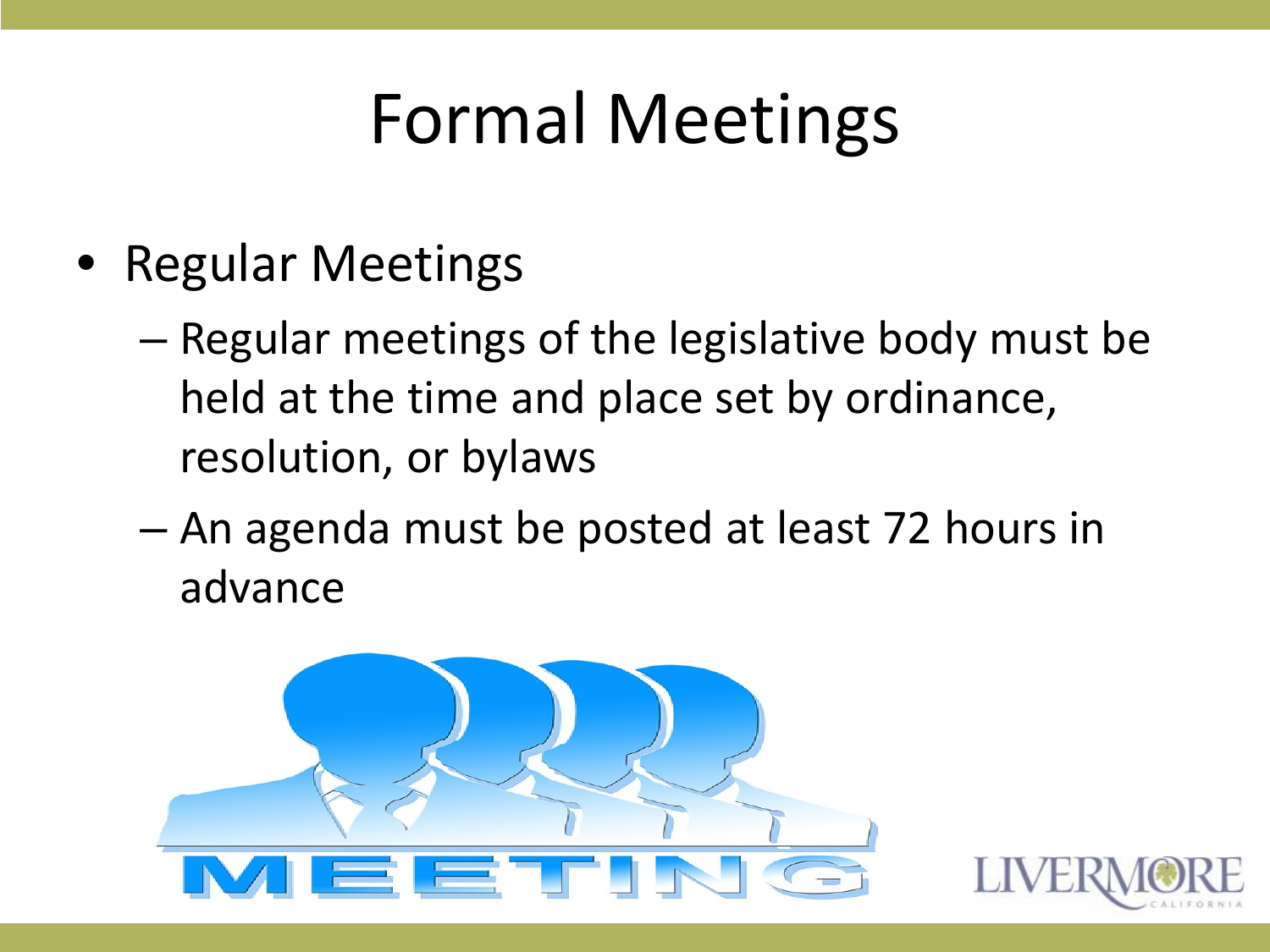#### Formal Meetings, cont.

- Special Meetings
	- May occur at any time
	- Can be called by the chair or a majority of the legislative body
	- Written notice 24 hours before the meeting delivered to each member and to all media outlets that have requested notice in writing
	- Only business stated in the notice may be considered at the meeting

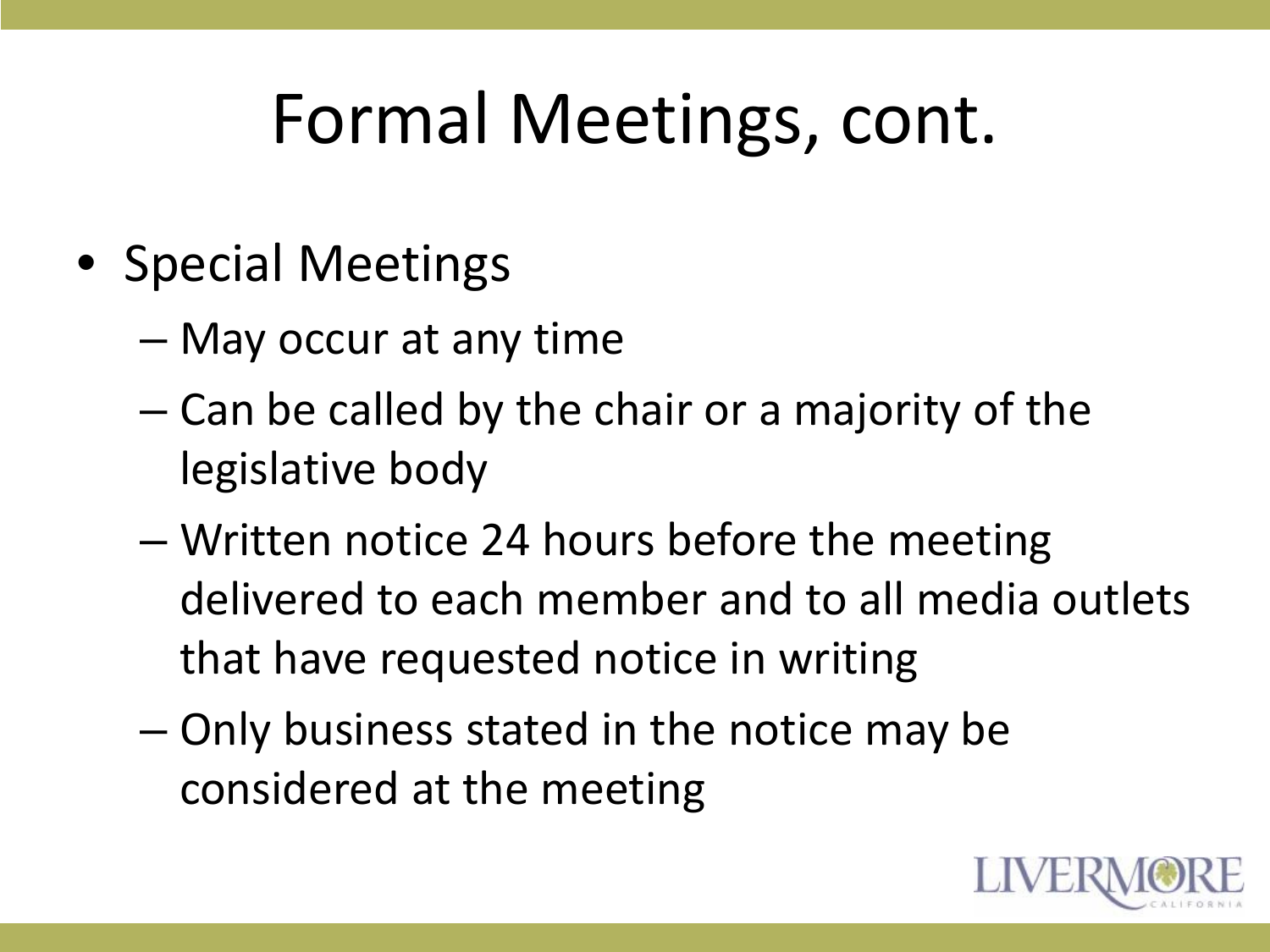## Formal Meetings, cont.

- Emergency Meetings
	- Very Rare
	- Legislative body must determine:
- **EMERGENCY** 
	- A work stoppage, crippling disaster, or other activity severely impairs public health or safety; or
	- A "dire" emergency exists, such as mass destruction, terrorist act or threat that poses immediate and significant peril
	- One-hour telephone notice may be provided
	- Otherwise, special meeting provisions apply

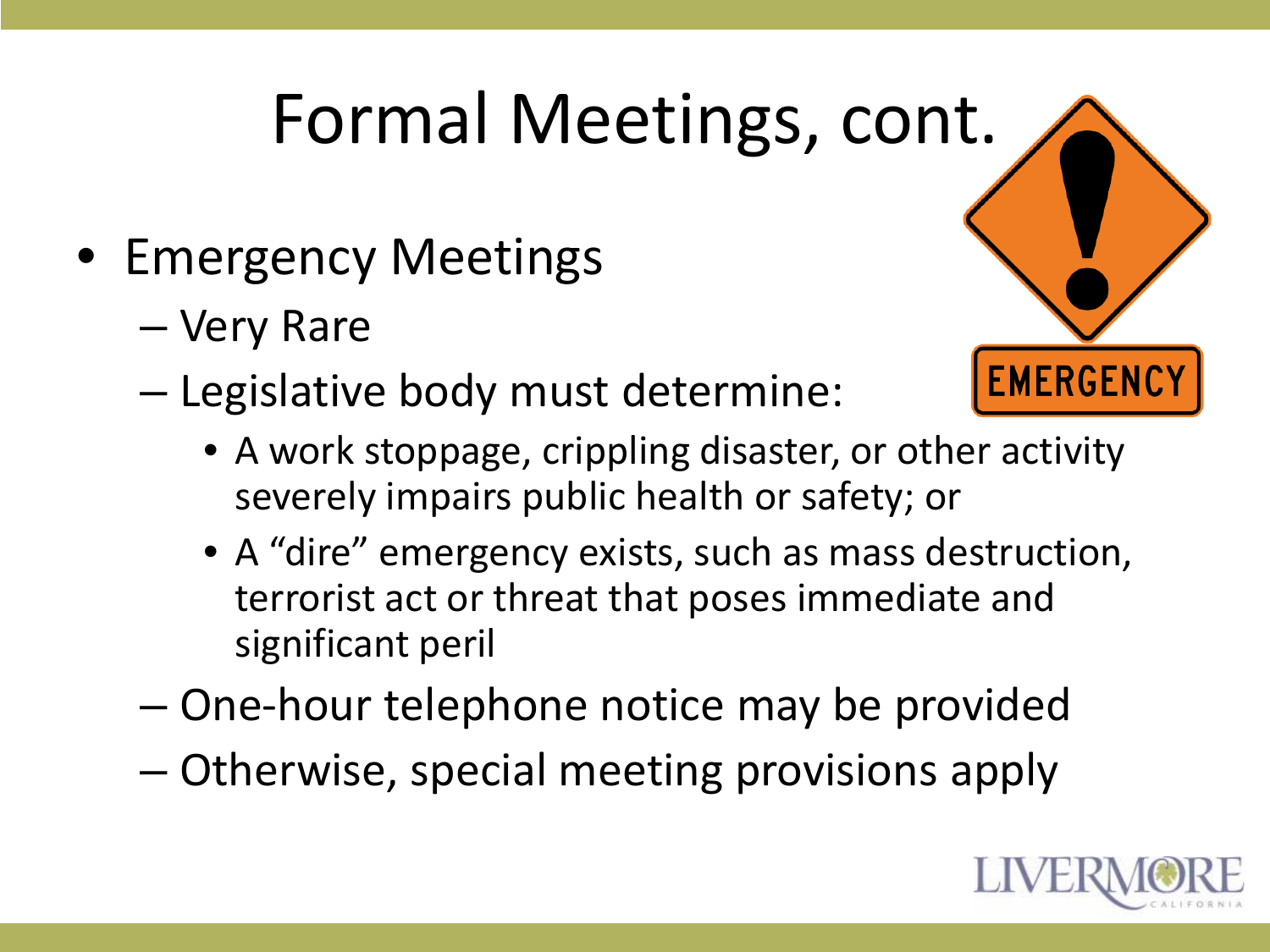#### Formal Meetings, cont.

- Video/Teleconference
	- May occur only if:



- Agendas are posted at the video teleconferencing locations specifying all teleconference locations
- There is public access to teleconference locations
- There is public opportunity to speak at each teleconference location; and
- All votes are taken by roll call
- A quorum of the members of the legislative body must participate from locations within its jurisdiction

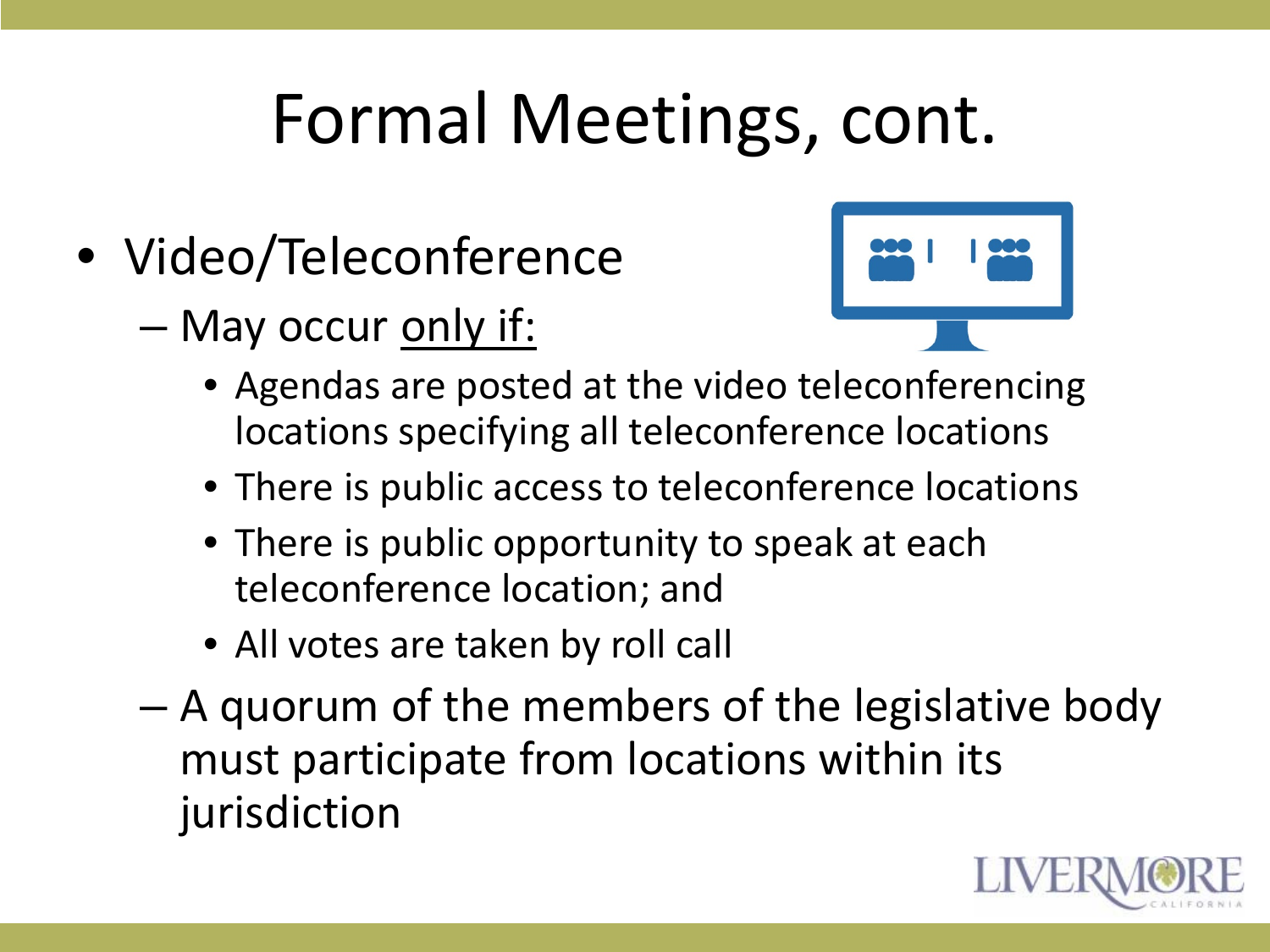## Informal Meetings MAY VIOLATE BROWN ACT

- Serial meeting a series of meetings to develop a decision, each of which involves less than a majority of members, but which taken together involve a majority of members
	- Daisy Chain: If member A contacts member B, and member B contacts member C, and so on, until a quorum has been involved.
	- Hub and Spoke: an intermediary contacts at least a quorum of the members to develop a collective concurrence on action to be taken by the legislative body

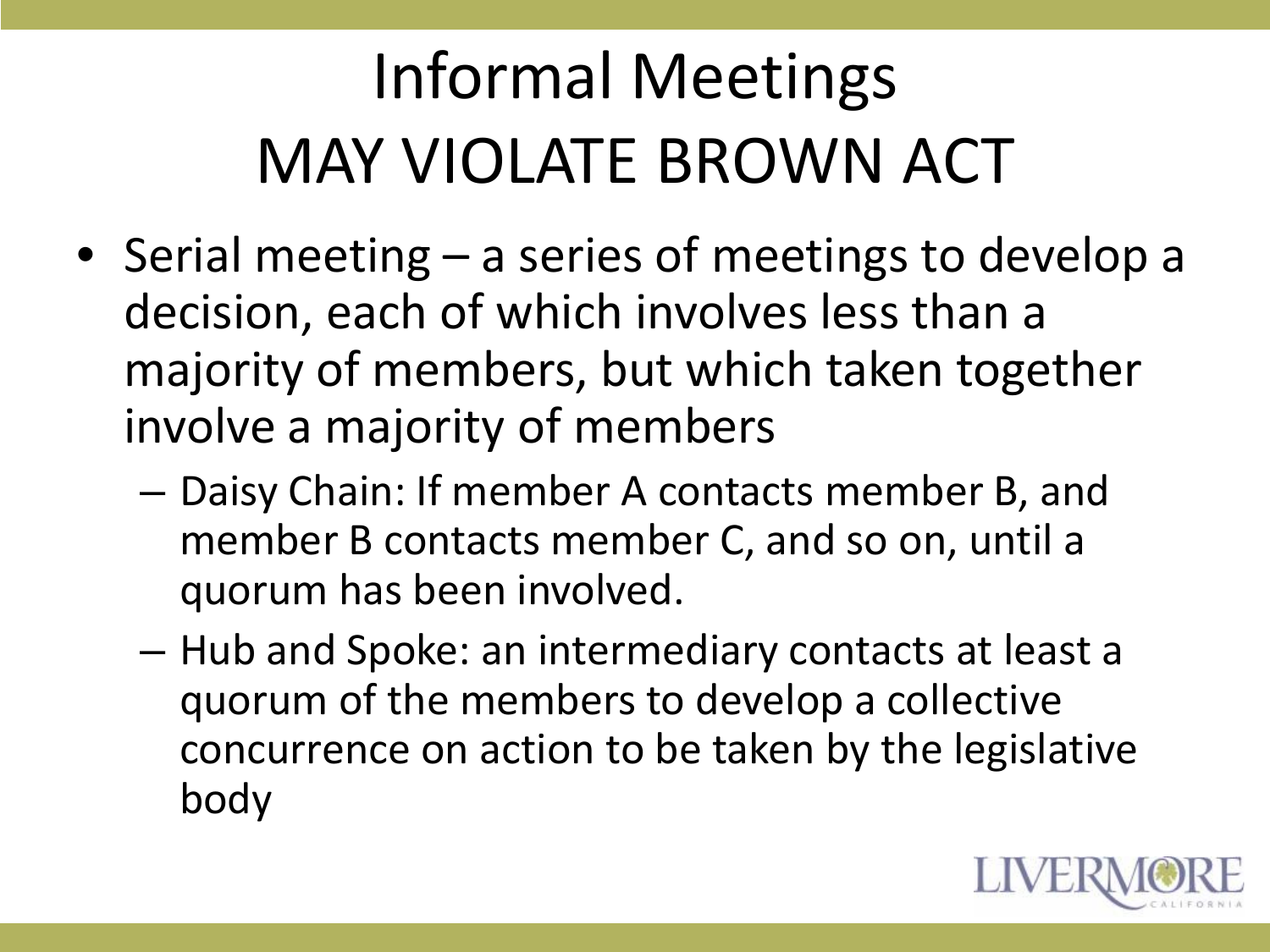### Informal Meetings, Cont. MAY VIOLATE BROWN ACT

- Electronic Communications
	- Use of e-mail or other technology/media by a majority of a legislative body to discuss, deliberate, or take action on items within the body's jurisdiction violates the Brown Act
- Members of the Body should not use email:
	- To develop a collective consensus, agreement, or decision; or
	- Exchange information about their views or positions on public business

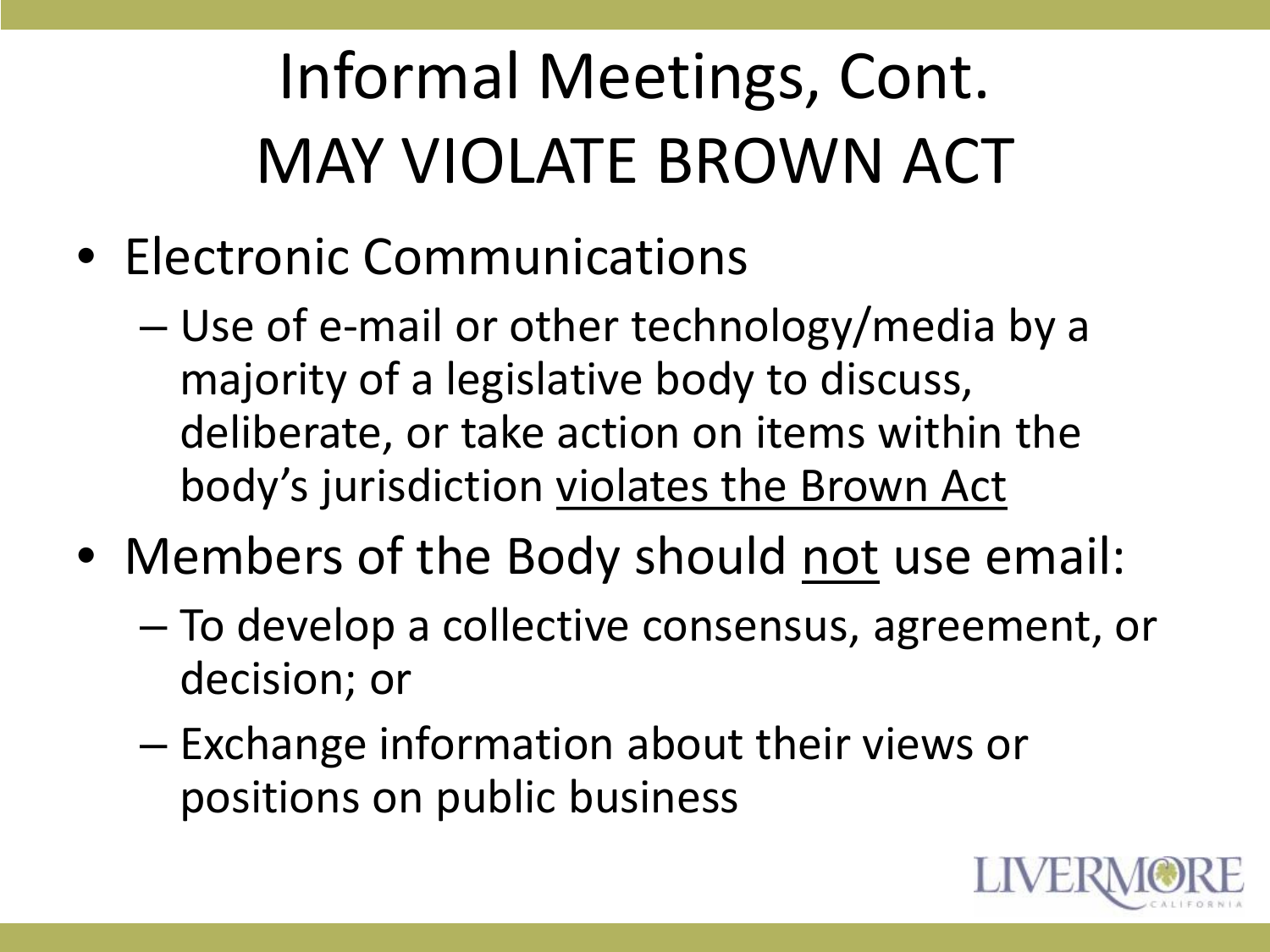## What is NOT a meeting?

- Conversations between individual members of the body and any other person
- Attendance of a majority of members at a training, conference, public meeting of another organization, or open and publicized community meeting
- Majority attendance at a purely social or ceremonial occasion

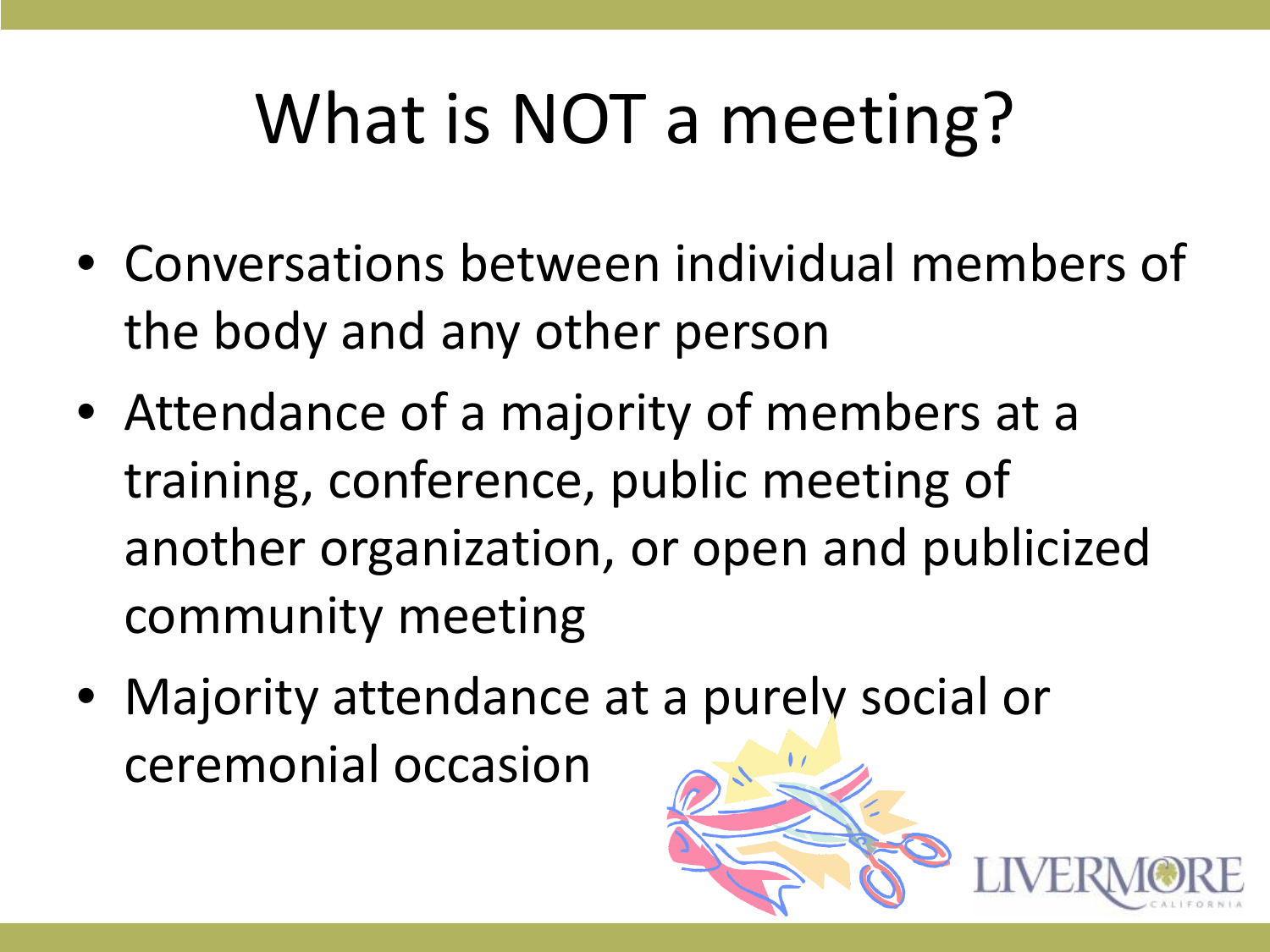## Basic Requirements of a Meeting

Meeting must be:

• Properly noticed;



- Include only business described in the agenda;
- Take place within the City's geographic boundaries; and
- Be completely accessible to the public

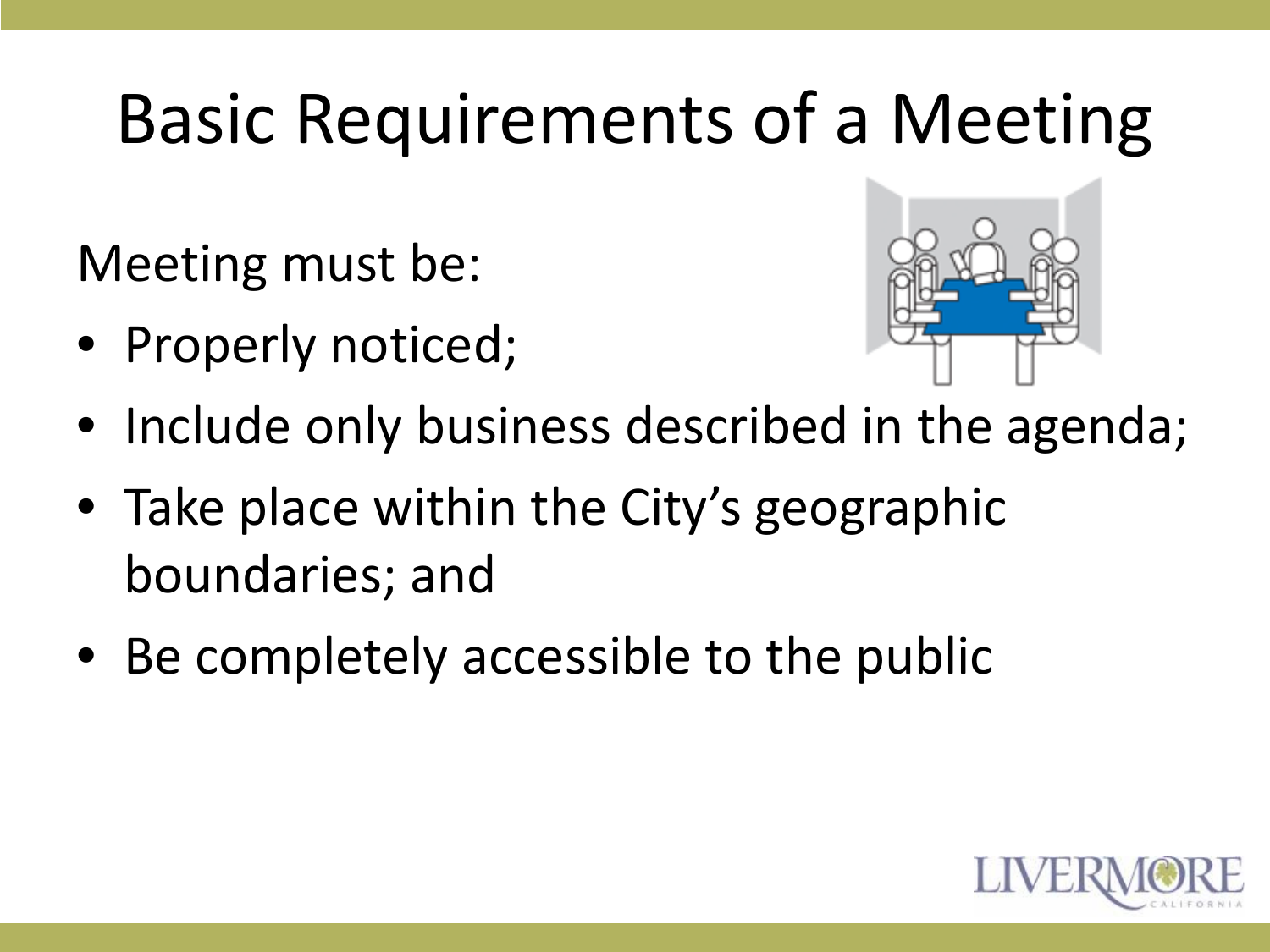## **Notice**

- A written agenda must be prepared for each regular or adjourned regular meeting of each legislative body
- The agenda for a regular meeting must be posted at least 72 hours before the meeting
- Notice of all meetings must be posted on the City's website



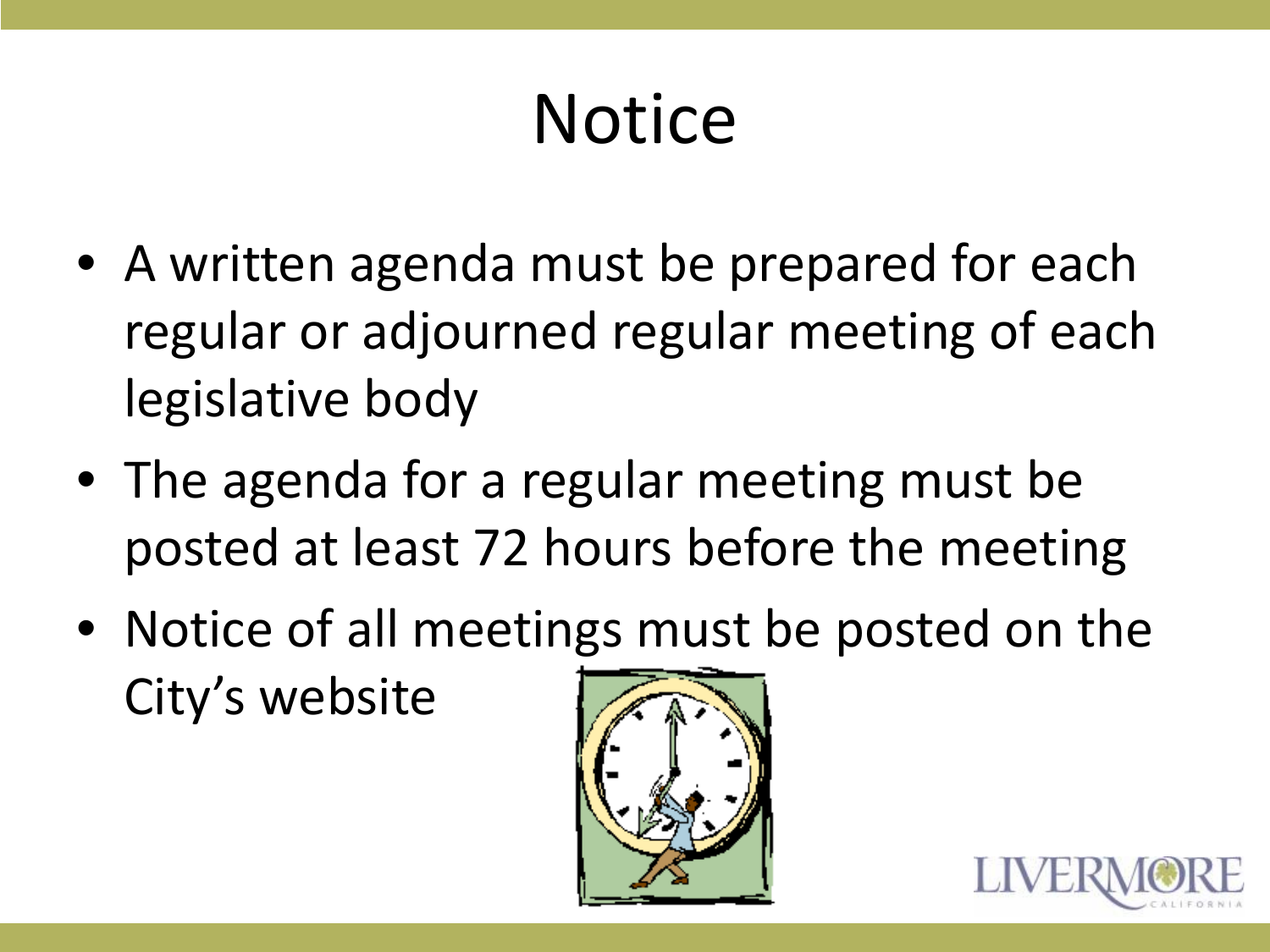## Agendas

- Agendas must contain a brief description of every item to be discussed, including closed session items
- Descriptions must be clear enough to be understood by members of the public
- Agendas for regular meetings must include a time for public comment

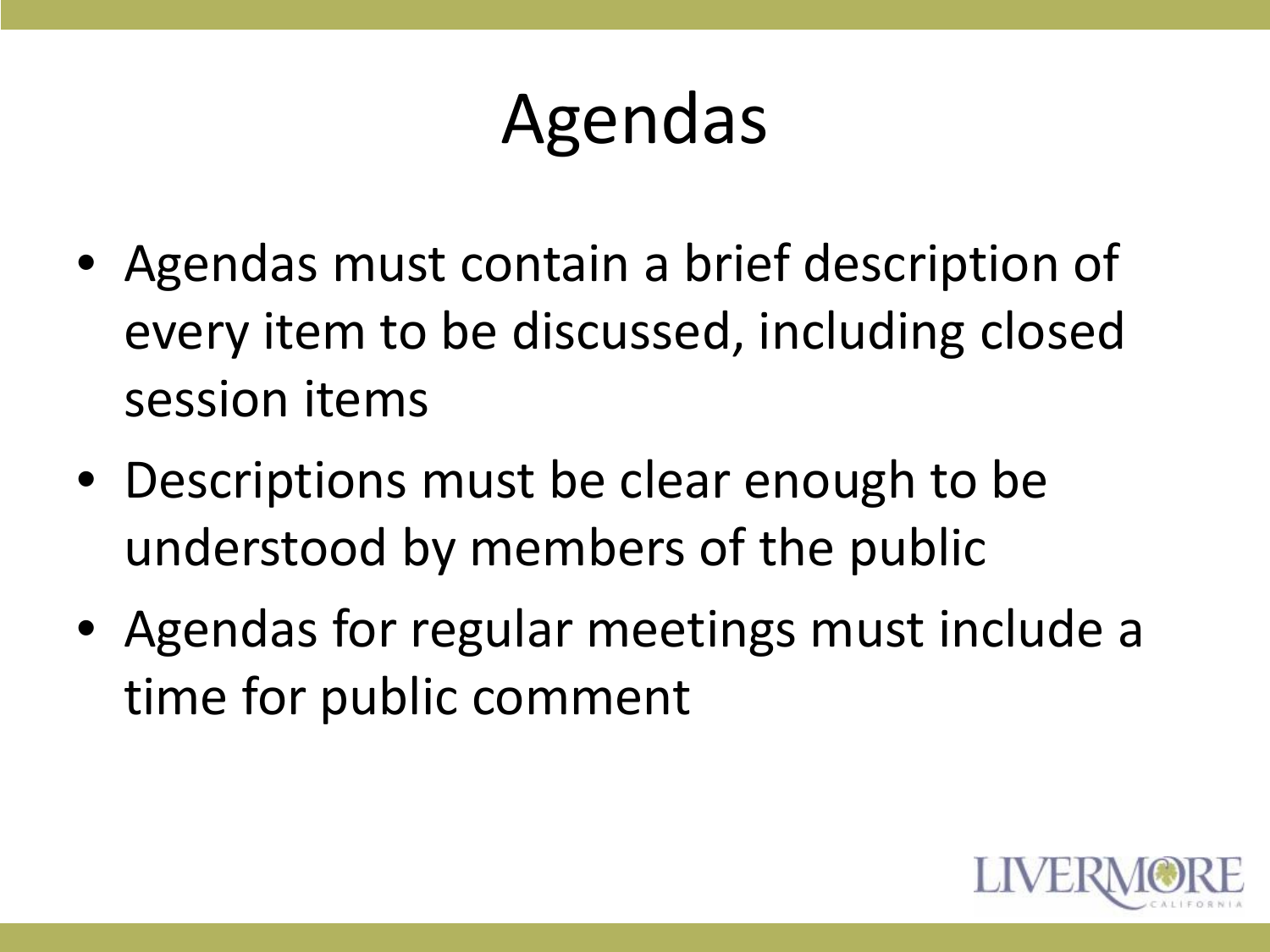#### Items not on the Agenda

• Action or discussion of items not on the agenda is generally prohibited.



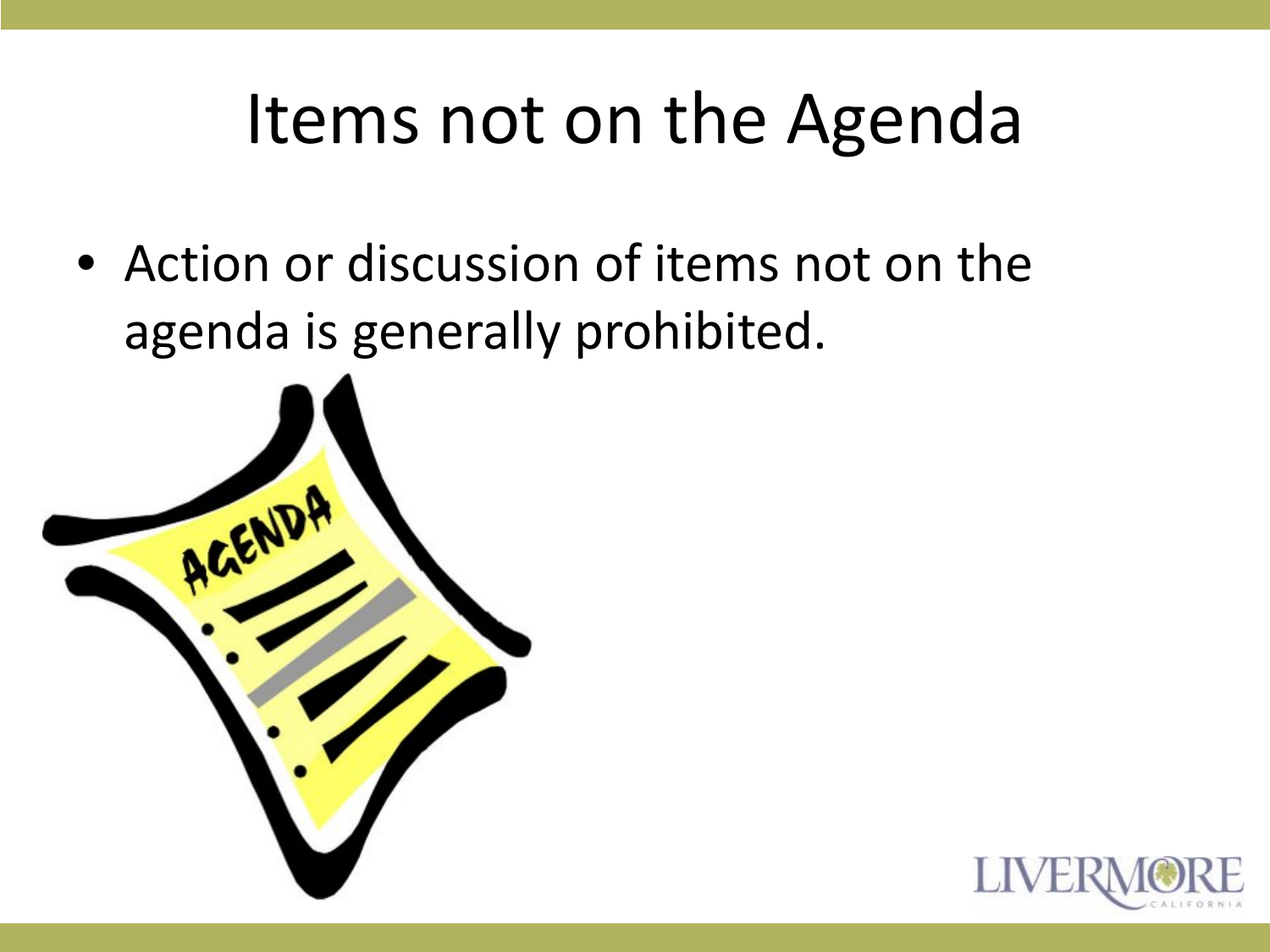### Public Comment

- Public comment period must be on the agenda for any matter in the jurisdiction of the legislative body
- Public may also comment on items on the agenda prior to, or during, consideration of the item
- May limit the duration of the comment

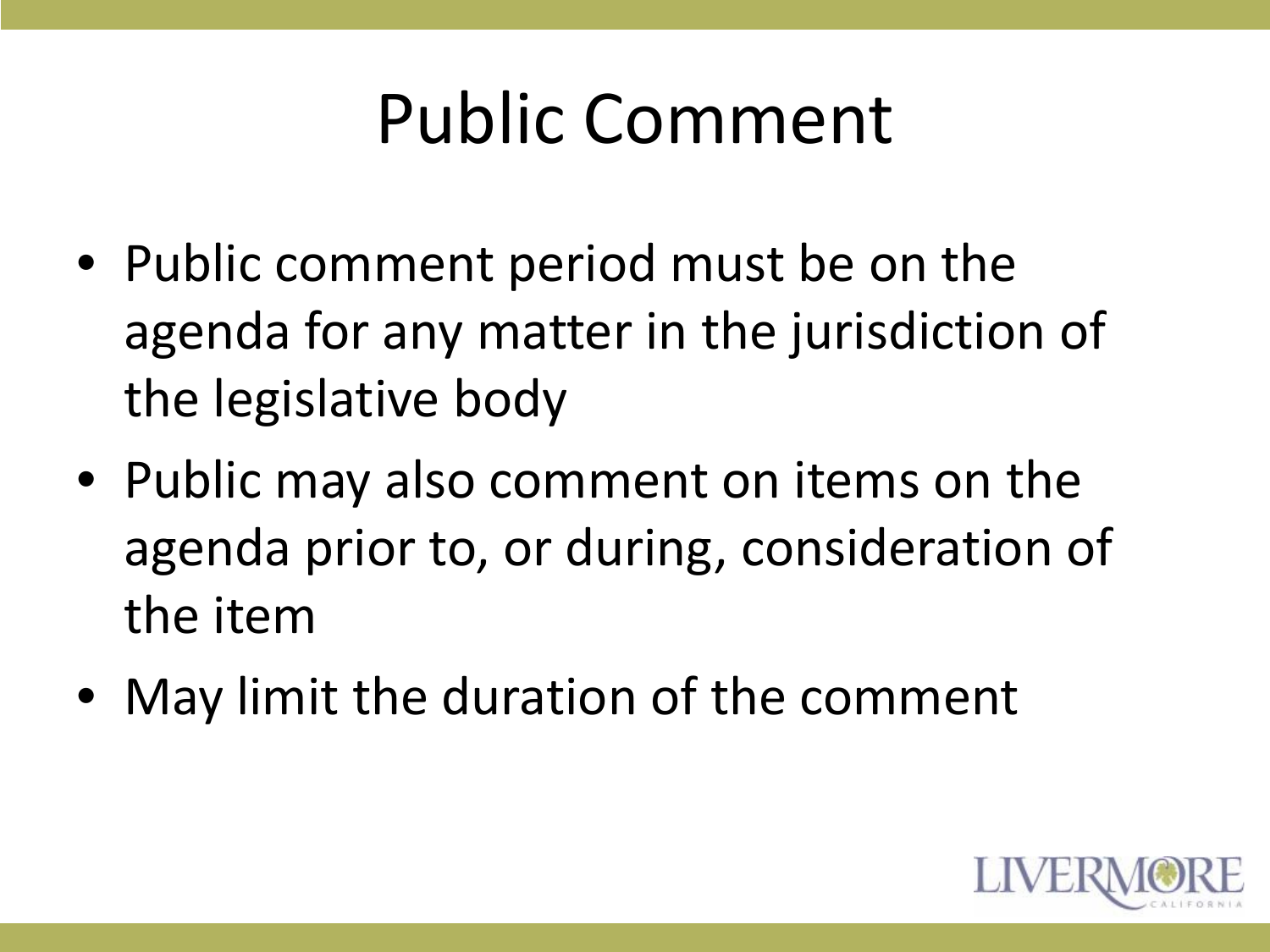### Public Comment **Cautions**

- Do not prevent speakers from participating for failure to provide name or address
- Even if no speakers filled out a speaker card, ask if anyone wishes to speak before closing the public comment period
- Must allow for negative comments
	- But, if members of the public disrupt the meeting, preventing the legislative body from continuing with the business at hand, the board may clear the room and continue the meeting

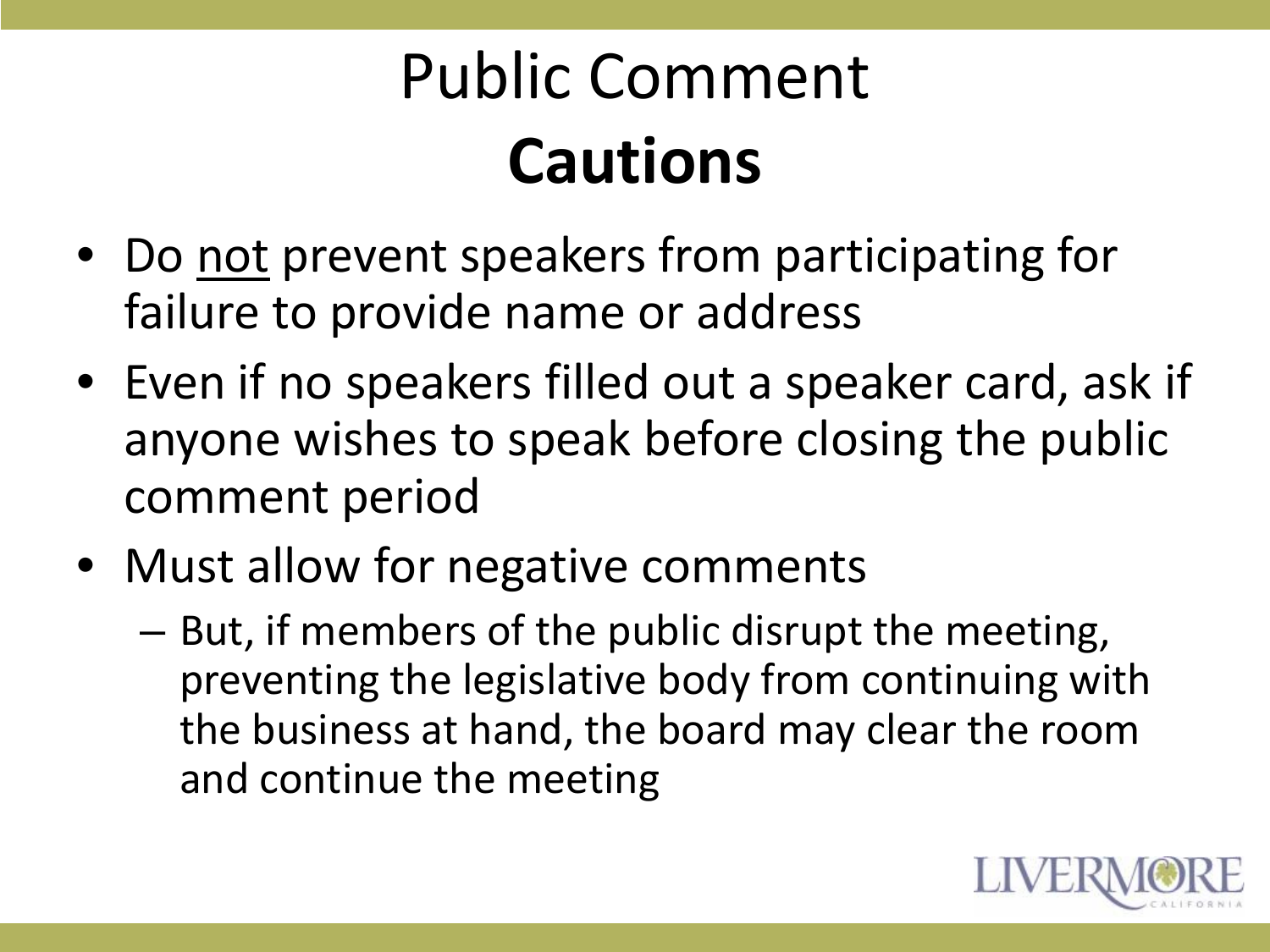#### Penalties

- Invalidation of action/decision
- Criminal misdemeanor